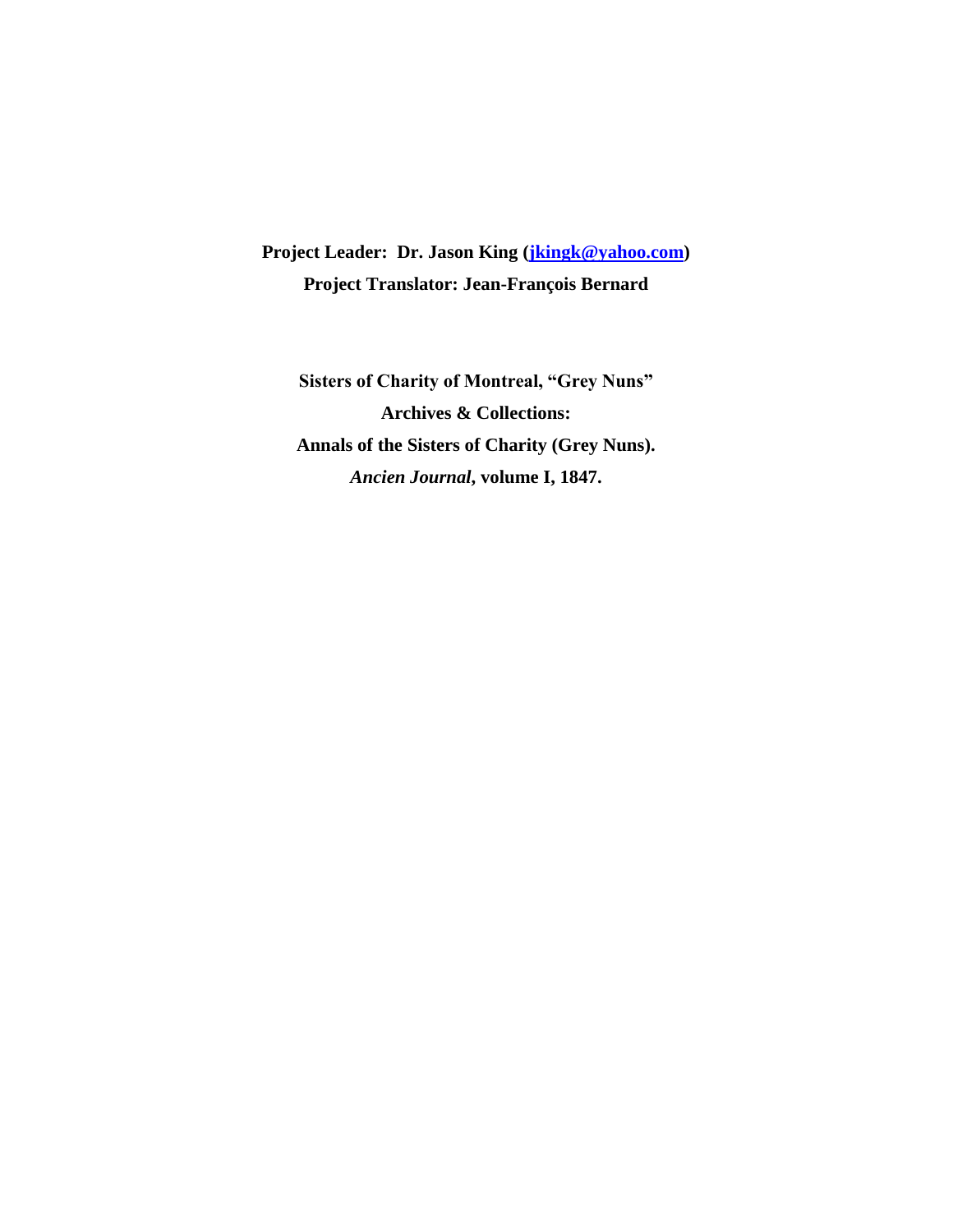## TYPHUS EPISODE (1847)

There has been an extraordinary emigration this year, the likes of which had never been seen. During the voyage, an outbreak of the plague declared itself in all the vessels carrying the poor Irish to Canada, so that upon arriving at GROSSE ILE where they were to be quarantined, a great number of plague victims died upon exiting the vessels, in addition to those that had been dumped at sea during the voyage. Those that had not yet been struck down by the sickness were sent to Montreal where hundreds of them would arrive every day. The pestilential disease, of which they carried the seed, usually manifested itself on the way, so that when they did arrive here, they were as sick as those that had remained on GROSSE ILE.

On June Seventh (7), our mother Superior heard that

P. 492 (no 2 p. 477, 478, 479):

there were a great number of sick people lying outdoors along the docks and that they found themselves in the saddest of shape. Before undertaking anything for their relief, she went to the SEMINARY to consult Mister Superior. Mister Superior being on the Mountain, our mother came back without having seen him. Later on the day, the Venerable M. JOHN RICHARDS, P.S.S.,[ "known as Jean Richards" written in margin] came to the Order accompanied by M. Connolly, to ask for the sister's assistance with these unfortunates. At that moment, our mother superior, who was only waiting on the permission and approbation of the good Fathers of the Seminary to go help these unfortunates, left with sister St Croix for the Emigrants' Office to obtain the AGENT OF GOVERNMENT'S consent so as to be able to act more freely. The Office's gentlemen welcomed them very politely: they were granted full liberties to act as best they could. They authorized them to hire men and women to help them in the burdensome TASK they were to undertake. Our Mother was not surprised by the gracious welcome she had received when she learned that the venerable M. John Richards (Jean Richard) had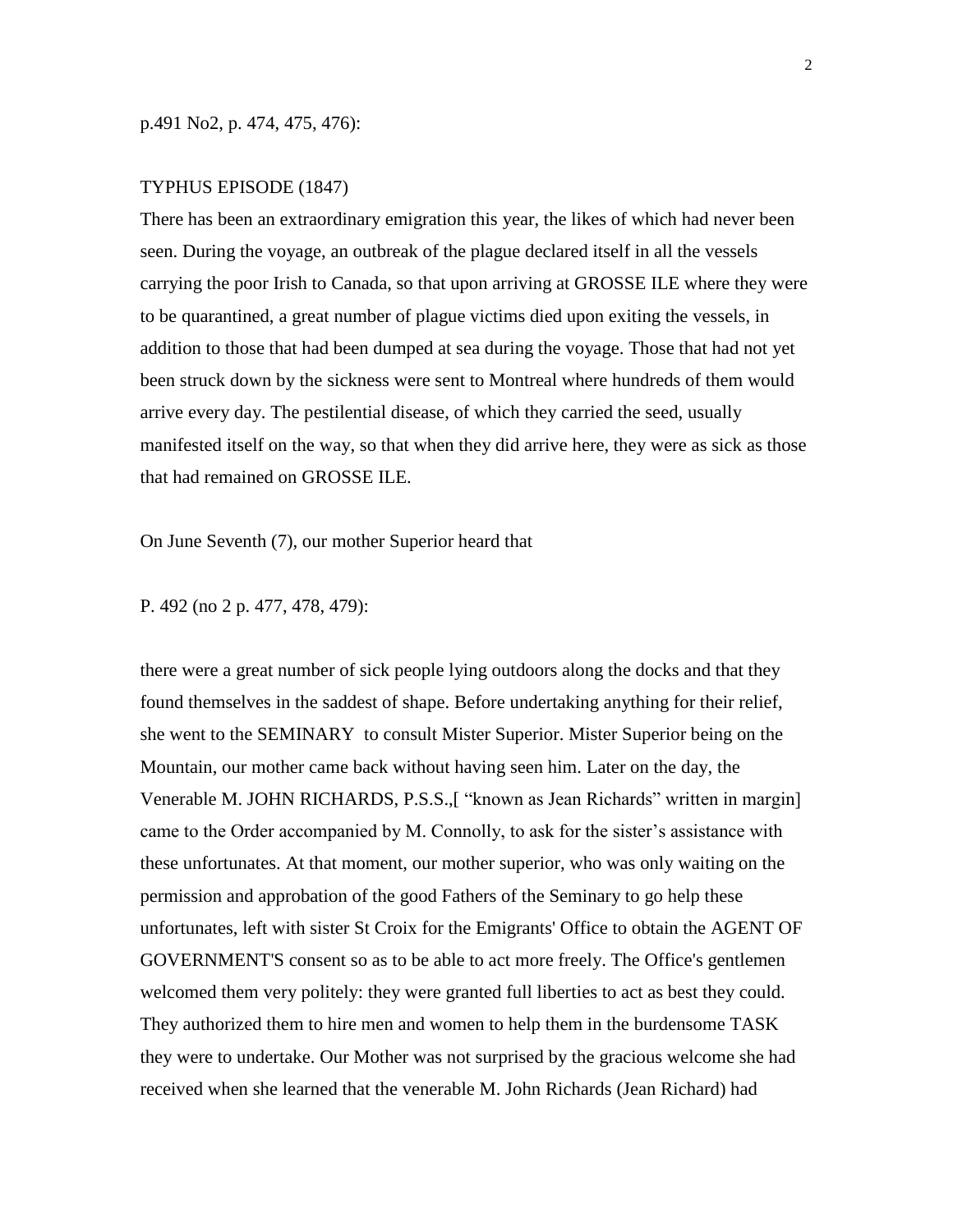preceded her. This good father, seeing that the Office's gentlemen were somewhat embarrassed by the great number of sick individuals that came in endlessly, and did not know how to provide them with the care that their state imperiously required, had suggested that they ask the SISTERS OF CHARITY to care for the sick. MISTER THE INTENDANT, a protestant, welcomed the suggestion of M. John Richard (Jean Richard), for whom all these gentlemen had a singular veneration, most graciously; but they apparently did not know where to go

p. 493 (no2 p.479. 480)

to find the Sisters that M. Richard had mentioned; great was his joy when he saw us come in to offer our services.

Our Mother was immediately lead by an employee of the office to the main hospital (if we can give it that name). GOOD GOD! What a spectacle. Hundreds of people, most of them lying naked on planks haphazardly, men, women and children, sick, moribund and cadavers; all of this confusion hit the eyes at once. Our Mother there met MISTER THE SUPERIOR of the Seminary as well as the good M. MORGAN who, at the moment, was occupied trying to lift from the ground a sick person who was choked up by his own vomiting in order to place him on a near-by cot.

Our Mother and my sister St Croix, their hearts broken by the spectacle they had just beheld, headed back to the Order incapable of rendering all the horror that the sight of these infected emigrants, recalling a vast tomb, has inspired in them.

On the eve of that same day, after dinner, our Mother, after having depicted the deplorable state of these unfortunates, called upon the Order to help them since she did not wish to force anyone to do so. She did not need to do so more than once, since our dear Sisters came in large numbers and put themselves at the service of our Mother to be sent there, when she would deem it fit.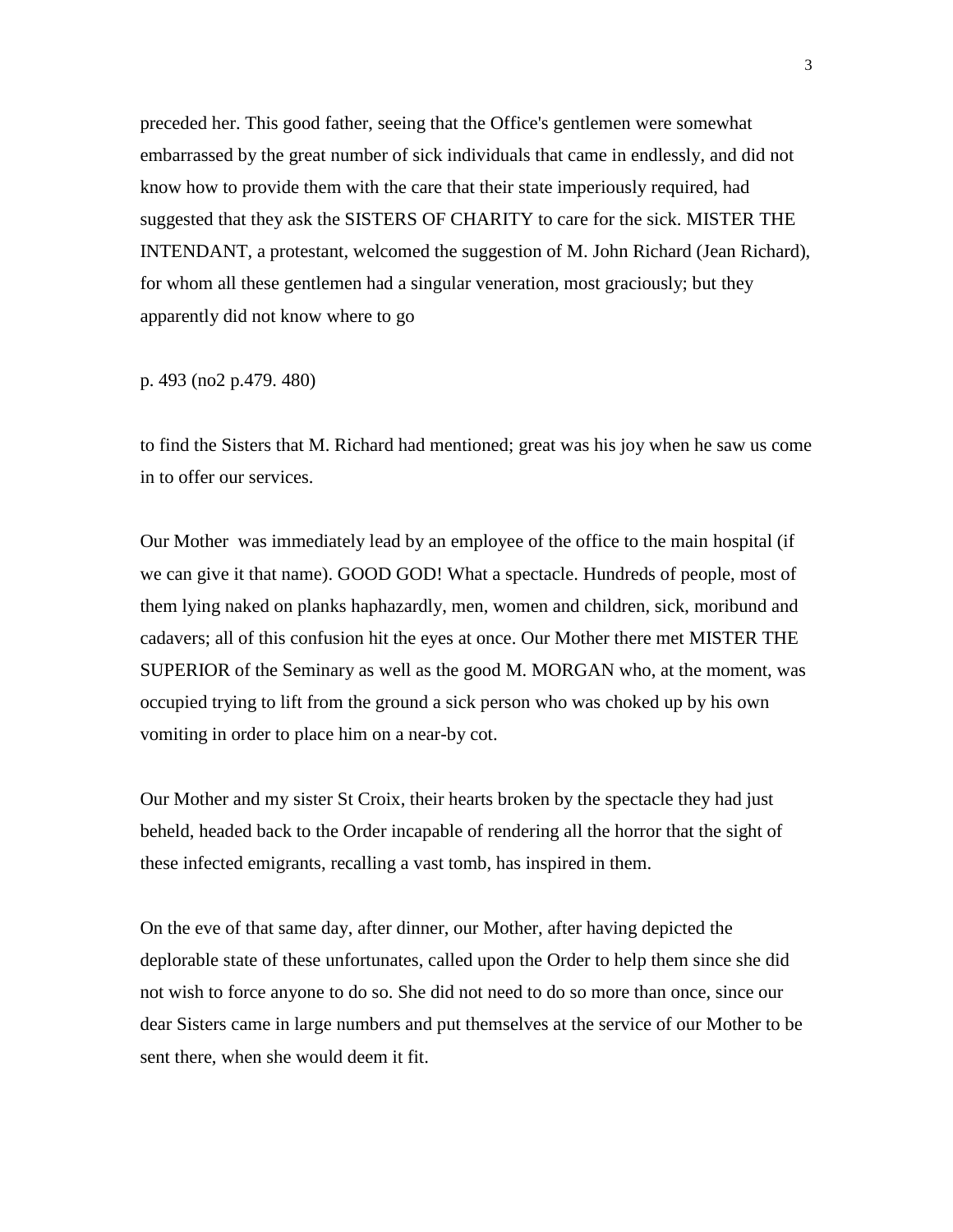## JUNE 9 1847.- Consequently, on JUNE 9, EIGHT (8) of our

p.494 (no2, p. 480-481-482)

Sisters, accompanied by FIVE (5) hired women to assist them, made their way to the SHEDS and began on this day their strenuous function. However, the number of Sisters was far from sufficient, as new ones would go every day, so much so that on Sunday, the 13th of the month, we found ourselves TWENTY-THREE (23) caring for the plague victims.

The number of hired, men and women, did not suffice since every day, due to the great number of incoming sick people, new sheds had to be erected, and we came eventually to have EIGHTEEN (18) of them. We think it suitable and of the highest order, to come to an agreement with the gentlemen of the OFFICE regarding the price we would offer them before increasing the number of hires so as to avoid the intrusion of any suspicious character, our MOTHER SUPERIOR alone is authorized to HIRE or FIRE employees. These gentlemen willingly granted what our Mother requested. A wage was established. We gave men £3 to £3.10 for... and women £ 2.1. Our Mother, overloaded with tasks, immediately designated a Sister whose primary occupation would be to monitor employees' conduct, to keep the books for each of them; when it was time to get paid, they would come to the Office with a note from the Sister and were immediately paid. The Sisters enjoyed a considerable influence upon the AGENTS of the Government. They obtained all they requested for the sick from the Office.

p. 495 (no2 482-483)

Each Sister held her post and supervised exclusively the department that our Mother had given her. She had the necessary men and women to assist her.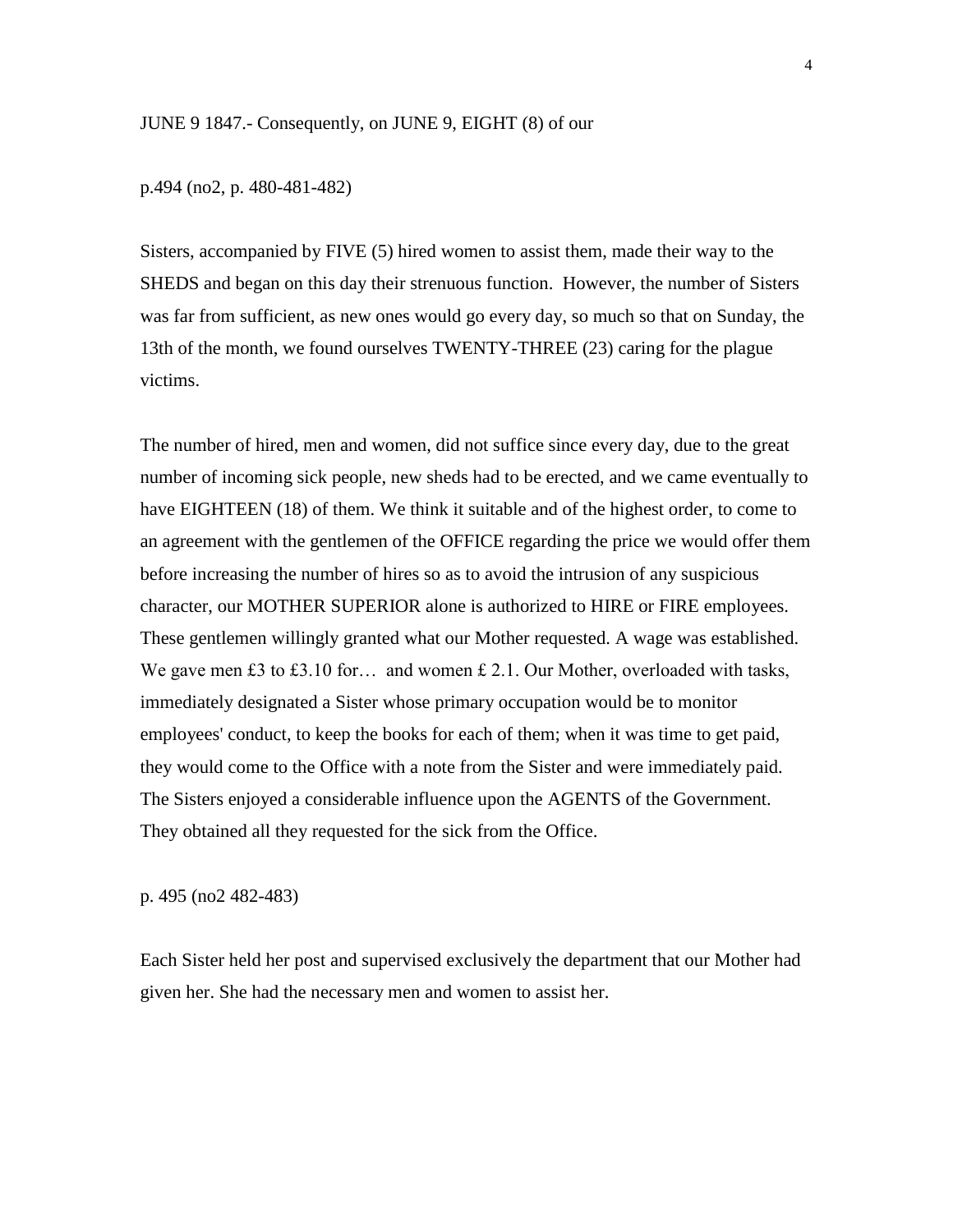The government simultaneously had SOUP prepared and distributed it to emigrants and convalescents, per its order. Only Priests, Sisters and Doctors could provide emigrants with tickets required to receive this help.

After having cared for the plague victims all day, the Sisters headed back to the Order in the evening, leaving behind them trustworthy individuals that were paid to watch through the night.

In the evening, upon their arrival at the Order, the Sisters changed their habits in one of the hangars. In the morning, we would reprise the habits we had cast off the previous day.

The situation was different for our good fathers of the Seminary who, after having breathed the sheds' pestiferous air all day, usually remained by the sick at night. The good M. PIERRE RICHARD spent many nights acting as a nurse, especially in the first few days, where the service had yet to be organized. When we came in in the morning to begin the day, we would encounter him in a shed, M. CAROFF in another, pale and exhausted from the previous night's work; yet calm and sweet merriment always upon their faces. The angelic behavior of those two saintly priests while we were with them at the sheds will never be erased from our memory, and the examples of

p. 496 (no2 484-485)

all the virtue they gave greatly contributed to our courage in lieu of the most lamentable of disasters to be seen.

Additionally, in order to go from one shed the other, we had to cross the area that separated them, often with mud up to our knees, sometime under heavy rainfall; several days in a row ... One day, one of our sisters who was making her way to a more remote shed, decided, so as to not get stuck in the mud, to climb up on the hill that bordered the shore. As she was painstakingly making her way, a great gust of wind toppled her over and made her tumble to the bottom of the hill. It is unnecessary to relate in detail the state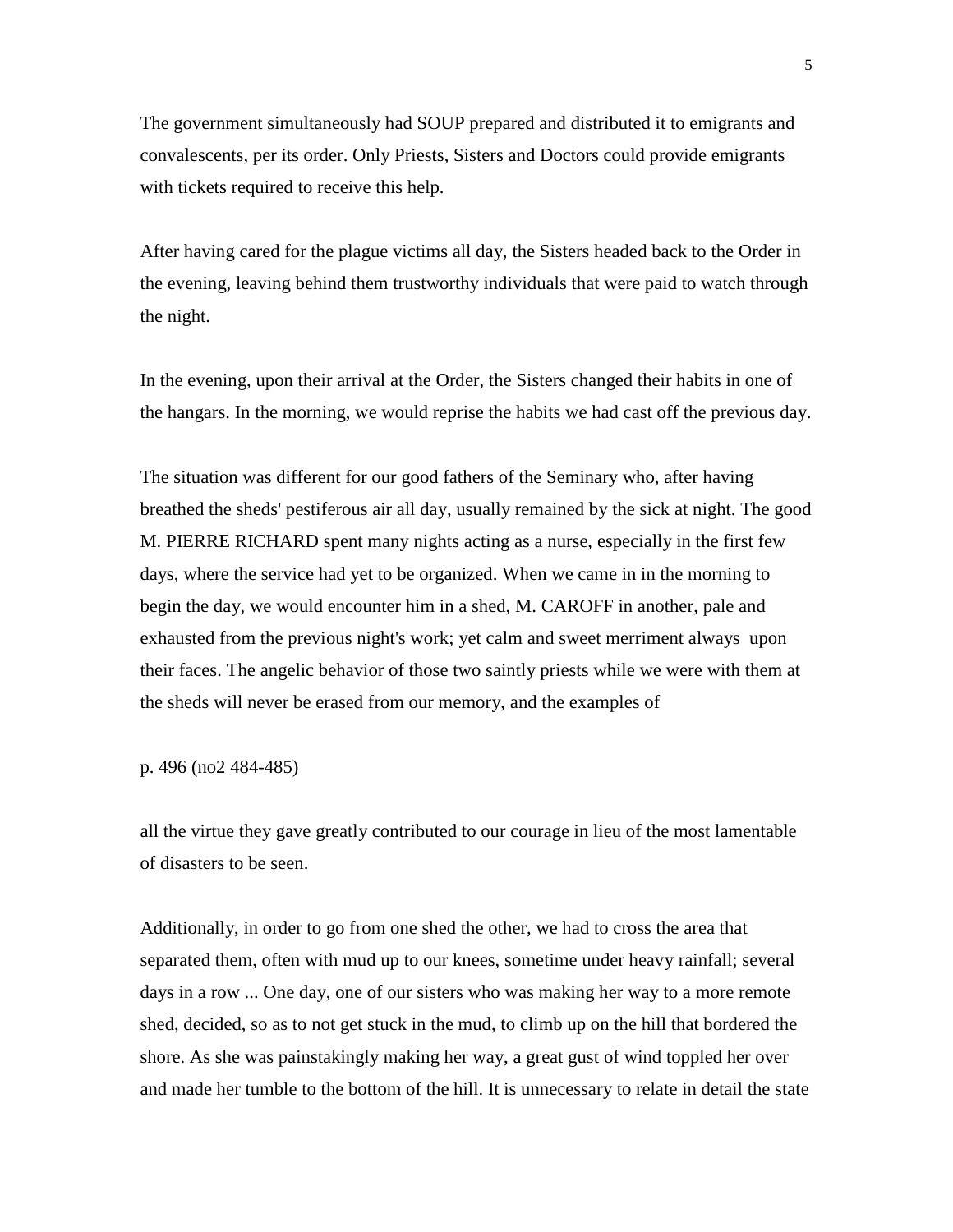in which she found herself. Scenes of this nature occurred often, but our good Lord gave us the strength and the courage to bear all of this gaily. In fact, as we had mentioned before, the example of our dear Fathers supported us and the works of encouragement that they mercifully addressed us whenever the occasion presented itself, singularly excited our devotion. One day, one of our sisters, drenched by the rain, and covered with mud, encountered, while crossing the courtyard, M. PIERRE RICHARD who himself was not in his best state. Since the rain was falling heavily at that moment, this SISTER said to him: "Father, what awful weather, will this rain last forever? ... Eh! Sister, he answered kindly with his usual tranquility, these are but pearls that are falling. Let us not let them get lost." ...

What transpired at the SHEDS where the plague victims lodged was soon known throughout the town; while they had no desire p.497 (no2 485-486)

to frequent these infected sites, several people sent sweets for the sick. The Sisters of the congregation were not the last to display their generosity for the relief of the unfortunate. The commiseration for the poor victims of this tragedy was so wide, that even soldiers deprived themselves of part of their rations and came to deliver them AT THE GATES every day, without fear of contracting the contagion.

Words are lacking to express the hideous state in which the sick found themselves, up to three of them in the same bed, or cots to be more exact, that had been hastily fashioned and gave the impression that they were caskets. When touring the SHEDS, we would find cadavers exhaling an insufferable infection, lying in the same bed as those that still breathed; the number of sick was so considerable, that we at some point counted ELEVEN HUNDERD (1100) of them, some of whom had been dead for a few hours before we had noticed. One day, a Sister, passing one of those sheds, saw a poor afflicted that appeared restless; she came near his cot and saw that he was attempting to push off two dead bodies between which he was lying down. In spite of the delirium that deprived him of some of his faculties, the sight of those cadavers, one black as coal, the other, in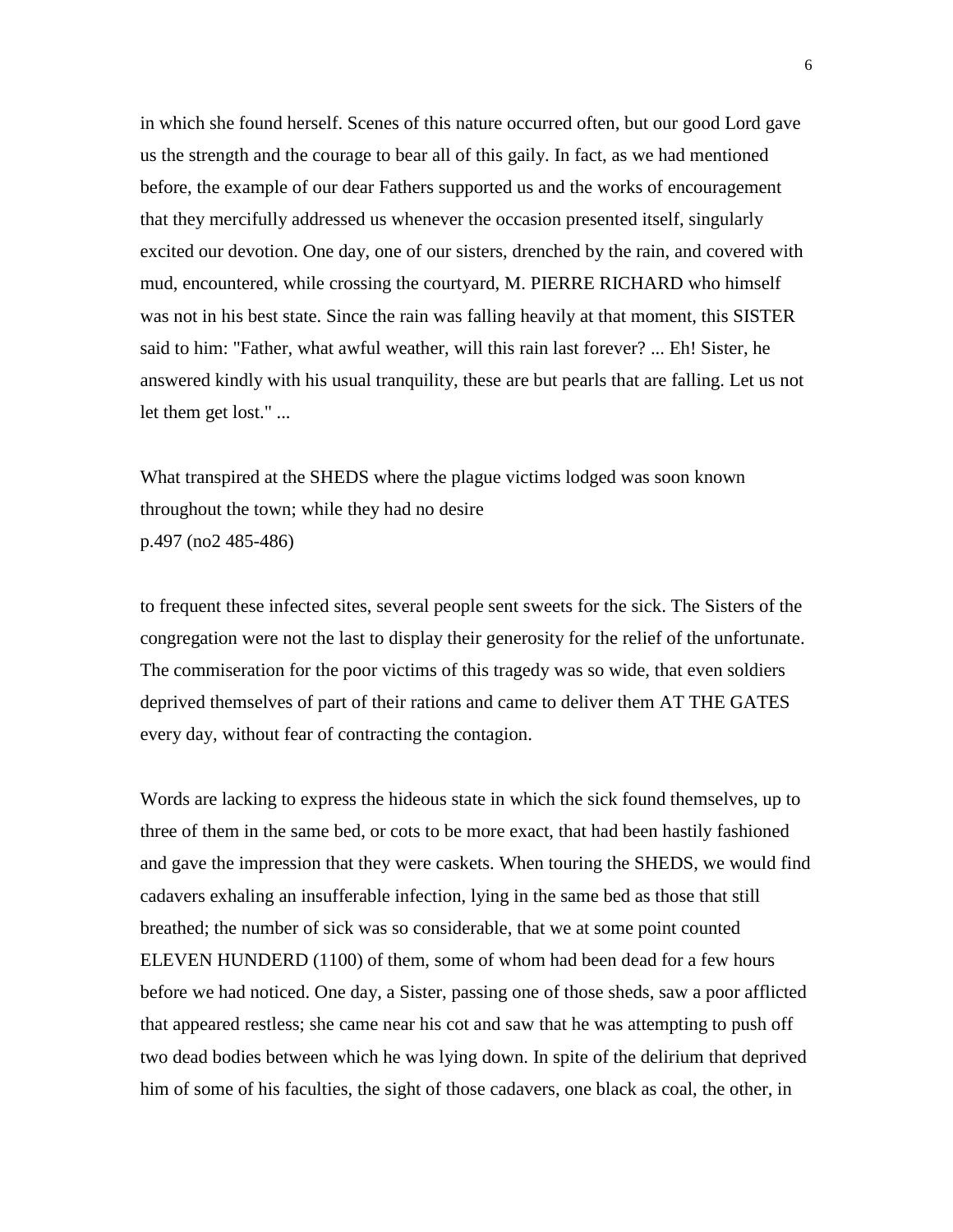contrast, yellow like saffron, caused him such fright that it momentarily brought him back to his senses; once delivered from his two companions, he fell back in his previous state of insensibility, and the next day, it was his turn to join the ranks of the dead ... we could cite a thousand

#### p.498 (no2 487-488)

traits of this kind; but it is impossible to report all of them. Before we could build a hangar to store the dead bodies as the sick expired, we would take them outside of the sheds and the bodies would be left in the open air on planks prepared to that effect in a courtyard, and since the CEMETERY was some distance from here, we waited until there was a sufficient number to fill up the cart that conveyed them to the tomb. What a spectacle when entering the courtyard, to see on one side all these inanimate CORPSES, and on the other all the caskets ready to receive them ... One day came a man from GROSSE ILE, where he had remained upon his arrival, being too sick to be transported to Montreal, where his wife, who was in good health, was sent with everyone else who had yet to be infected with the contagion. This poor man was looking everywhere for his wife without being able to find her; he enters the SHEDS and looks on every cot to no avail. Finally, he goes out to pursue his search; while crossing the courtyard, he sees a great number of dead bodies. He comes nearer to examine them more closely. What does he see? ... The inanimate body of his wife whom he was looking for all this time. He takes her in his arms, seeming to doubt that she is in fact dead; he wants to bring her back to life, talks to her, calls her by her name, kisses her tenderly; but for all these demonstrations, the only answer he receives is death's silence. Once he is convinced that she no longer exists, he abandons himself to his pain, the air is filled with his cries and sobs, the spectacle was most heart wrenching. Scenes of this nature occur several times a day. What is even more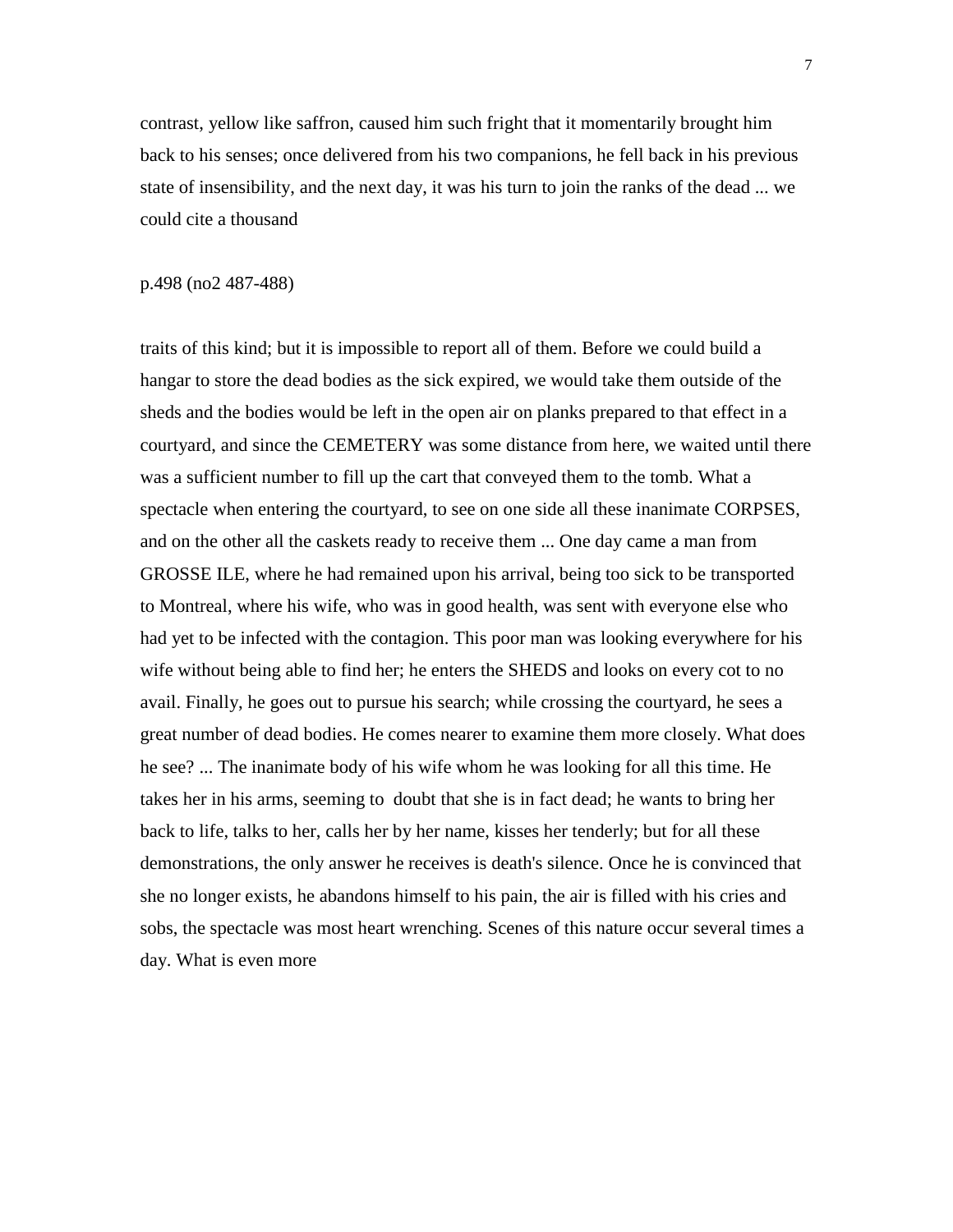#### p. 499 (no2 488-489-490)

heart wrenching is to see little children, only a few months old, abandoned due to the death of their mothers. When arriving at the SHEDS in the morning, we looked in every corner to make sure of the number of deaths that had occurred during the night; the Sisters were expected to deliver to the Doctors a daily report of their respective departments. During these visits, we found more than one young child lying with mothers who no longer existed, suckling their breasts, to find some nourishment.

The venerable M. Jean Richards, filled with compassion upon seeing the fate of these little innocents, the number of which was considerably increasing, and fearing that the Protestants would seize them, did not rest until the Commissary agreed to build a SHED exclusively for CHILDREN. He put them all together and, like a good father, tended to their more urgent needs. Realizing that these children were almost naked and that we did not have anything to change them, he allows the SISTERS to clothe them using rags that belong to orphans from the seminary. We could see this venerable priest, almost every day among these little afflicted, searching for ways to improve their fate. While we went to the sheds, we would cease to attend the OFFICES OF THE PARISH and on June 17, the Fete du Sacre Coeur, the Sisters, too tired, and absent in great numbers, were unable to sing the Offices. We used EULOGISTS for the Great Mass and the Vespers, and orphans sang the Salvation; which they continued doing so all the while that the sickness persisted.

### p.500 (no2 490-491)

We continued so until the TWENTY-FOUR (24) of JUNE. At that time, exhausted Sisters began crumbling under the weight of their tasks; already two of them were victims of the contagion. Our Mother Superior, seeing the pestiferous disease enter the house, warned us that we could not go on for long supporting the care of the SHEDS. She alerted Mister Superior of the state of our Sisters stricken by the epidemic evil as well to her fears she bore concerning the others. This revered Father thinks it best to confer with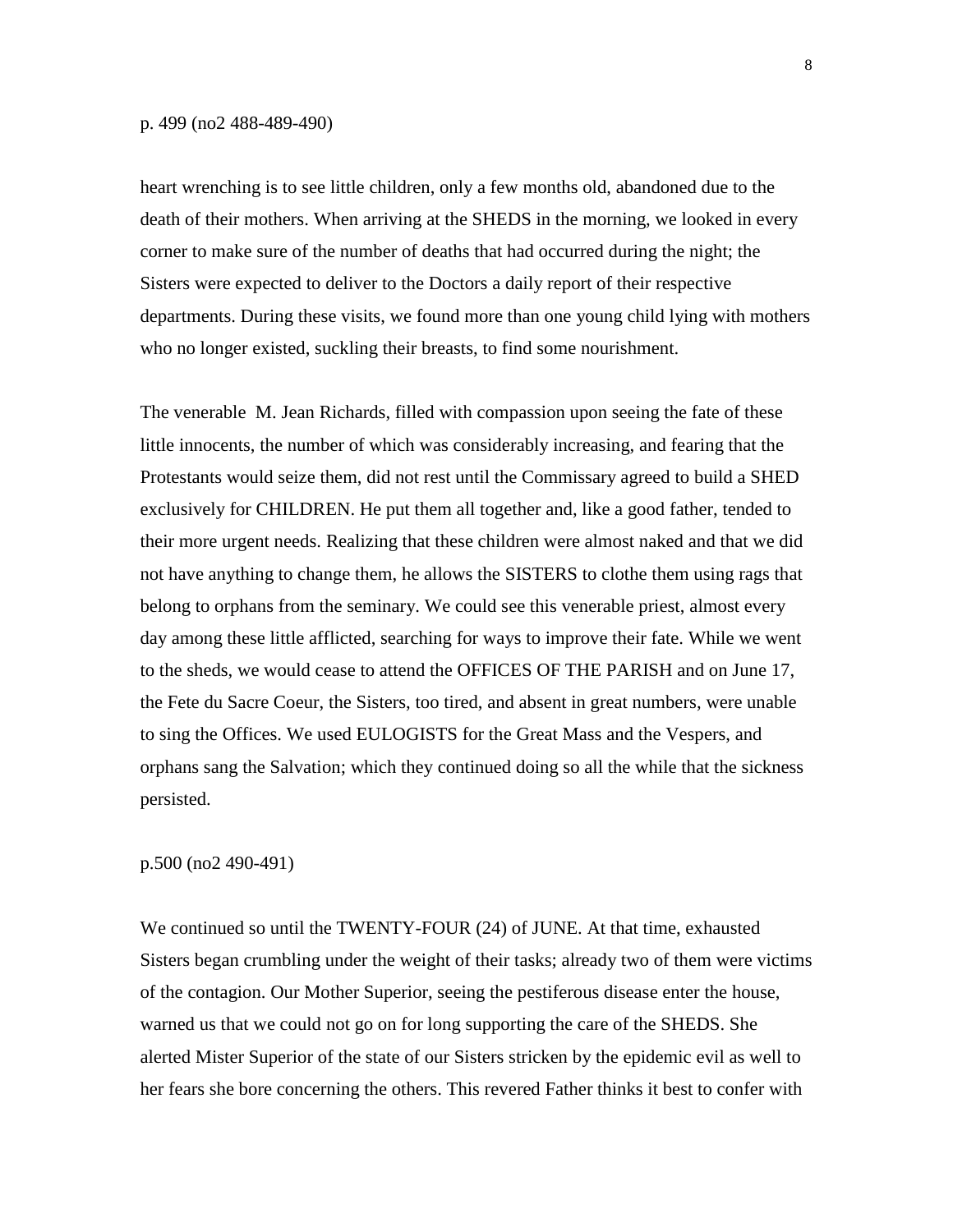his Eminence Monsignor of Montreal [Bishop Bourget] who, after having talked with our Mother Superior, decided that the Sisters of Providence would come to our assistance; that the GENERAL INSPECTION would remain in our care, that we would have to deal with all of the affairs with INTENDANTS, DOCTORS, and employees of the Government: finally, that the Sisters of Providence would only act as helpers. During a small assembly held in order to organize our work at the SHEDS, over which Monsignor presided, his Eminence expressed the desire to establish regulations for the occasion. However, our MOTHER humbly objected that there was no possibility to restrain ourselves to Regulations in the current state of things. His Eminence did not insist further.

On the TWENTY-SIX (26) of JUNE, TEN (10) Sisters of Providence came to our assistance. The apartment serving as a pre-novitiate was offered to them as a dormitory. They attended exercises of piety with us, and those of them that were novices followed the exercises of the novitiate.

When our Sisters returned from the sheds in the evening, they washed themselves and changed clothes; despite these hygienic precautions, they were infected by the odor they brought back from the SHEDS.

p. 501 (no2 491-492-493)

In order to continue caring for the sick, it was decided that a portion of the Sisters would spend half of their day at the House of Pointe-Saint Charles and, after having rested there, would take the place of the others so that they could then rest as well.

JUNE 29, THRITEEN (13) of our Sisters were stopped by the disease. ELEVEN (11) of them HAD THE TYPHUS that they contracted at the SHEDS.

The day after, THIRTIETH (30) of the month, the Governor General, LORD ELGIN CAME WITH HIS LADY AND A BRILLANT PROCESSION, to offer condolences to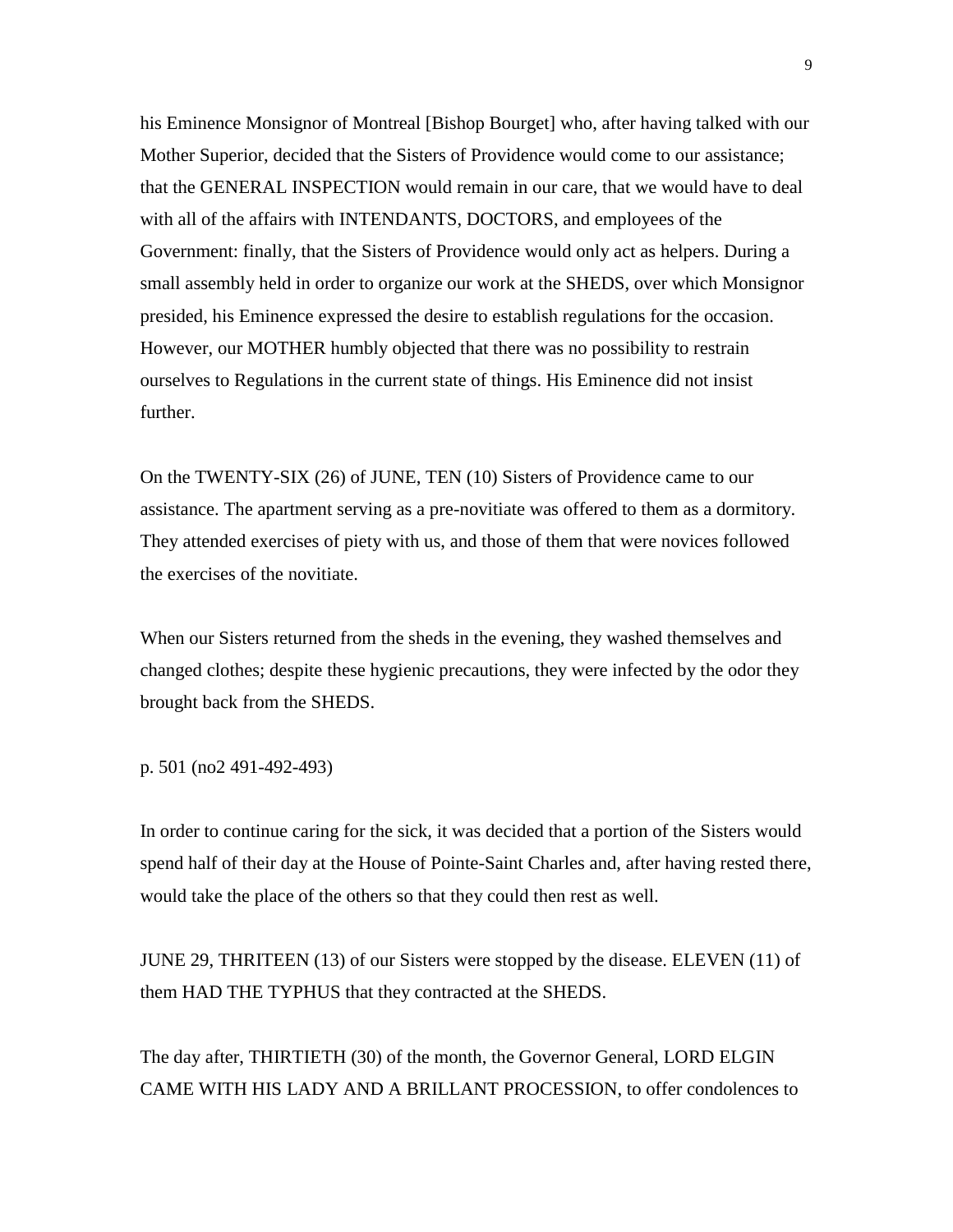the Order. He appeared quite moved upon learning that a great number of our Sisters were grievously sick, being victims of their devotion to serving the plague victims. His Excellency was accompanied by Monsignor PHELAN, Bishop of Kingston, who was currently in Montreal.

At this time, the Monsignors of Saint-Sulpice that had tended to the plague victims, were also becoming ill from TYPHUS. We then saw his EMINENCE Monsignor of Montreal himself, who had returned from his trip to Rome but a few days before, visit, administer and tend to all sorts of cares for the poor victims of the epidemic. On JULY 3, he spent the night at the sheds with Monsignor Phelan, to help the sick and at day break, being exhausted, the two saintly bishops went to our house in Pointe Saint Charles to rest a little. Since the number of our Sisters present at the sheds was decreasing from day to day, due to the number of sick people at the Order, which increased every day, Monsignor

p.502 (no 2 493-494)

of Montreal called upon the NUNS of the HOTEL-DIEU, allowing them to exit the cloister in order to help the Sisters of Providence who were about to be left alone ... We saw these good NUNS, SIX (6) of them, come as well, endangering their own lives to relieve their brothers.

On JULY FIFTH (5), TWENTY-THREE (23) of our Sisters were bed ridden; of them, SEVENTEEN (17) were victims of the horrors of the plague. Those who were still standing collapsed from exhaustion in caring for their Sisters, before

having to rely on seculars in order to care for them; but everyone avoided our house that now seemed like a tomb, and we were able with difficulty to gather but a few devoted individuals to come and expose themselves by performing this service. However we must not forget the devotion and sincere affection that a few respectable LADIES displayed for our Order during these days of gloomy memories.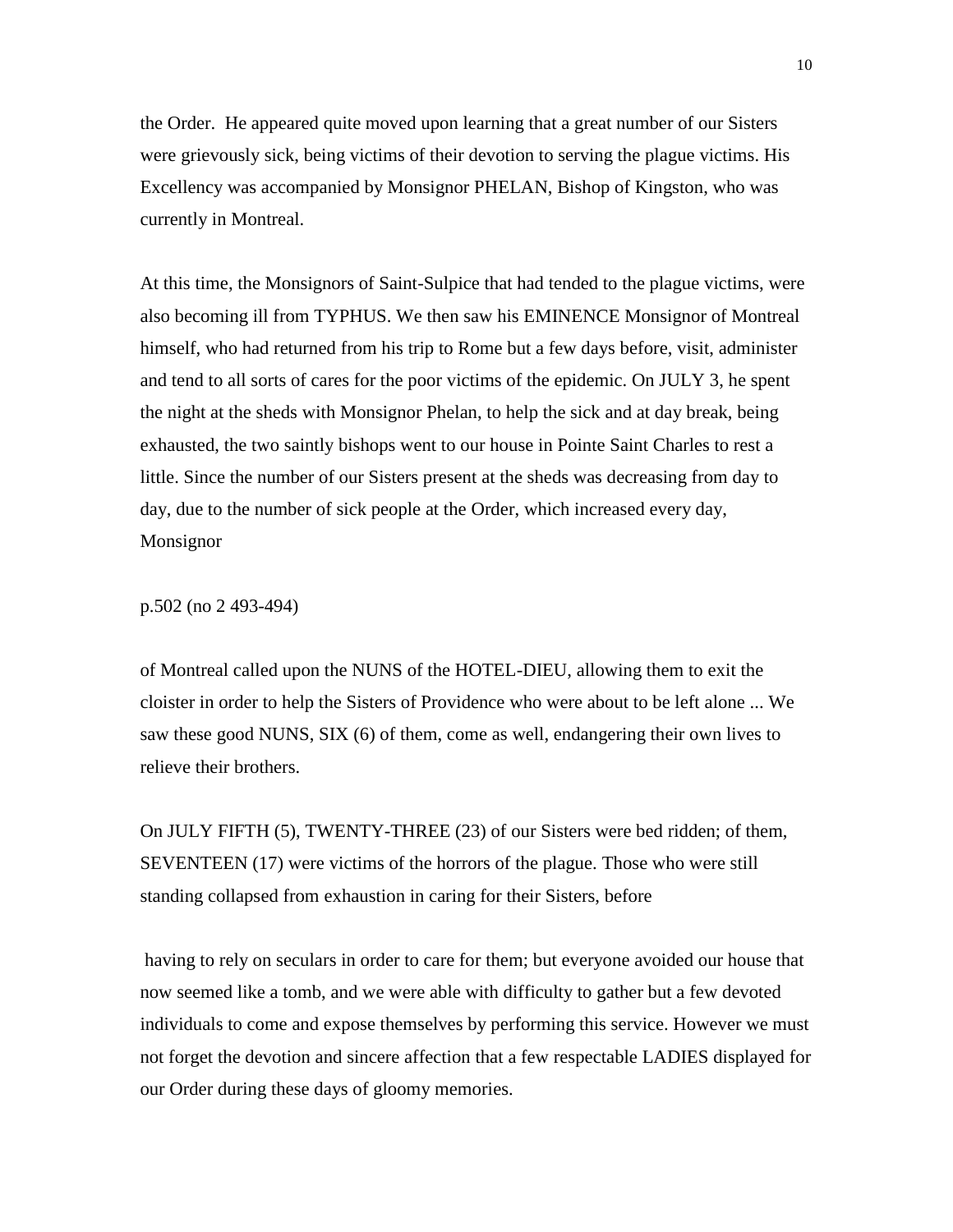Despite this terrible ordeal that struck our house, a good deal of young people came to ask admittance in our novitiate. FOUR OF THEM were admitted and ENTERED DURING THE PINNACLE OF THE EPIDEMIC. The courage of these good POSTULANTS was heroic to us. One of them came to replace her sister, who at the moment, gave no hope of recovery.

On JULY SIXTH (6), ONE of our Sisters received the last rites. We deemed it prudent to isolate the sick, putting together those that showed a more severe affliction. We carried a portion of them in the CHAMBER OF STATUES, leaving those less sick in the infirmary. The novitiate was converted into an infirmary for novices who were cared from by their Mistress, aided by those that were not victims

503 (no2 495-496)

of the disease. At the same time, with Monsignor's approval, we called in a second doctor to assist Doctor CHARLEBOIS in caring for our sick sisters.

Our Mother Superior, stricken with the exhaustion that came with overseeing the sheds, which she visited regularly every day, and burdened with a thousand cares from issues that arose at the time, succumbed under the weight of this dual burden. A disease of the entrails, coupled with total exhaustion, caused us to worry for her for several days.

On JULY SEVENTH (7), OUR SISTERS STOPPED GOING TO THE SHEDS , and FIFTEEN (15) of our sick received the holy Viaticum; several of them were in great danger of dying.

On the EIGHTH (8), our Mother's birthday, death entered the Seminary and the Reverend Mister MORGAN, after having caught a fever while caring for the plague ridden, was the first victim. This good gentleman was struck by the contagion after just a few days with the sick. He endured horrible sufferings before dying and was delirious nearly the whole time. He was THIRTY-SEVEN years old.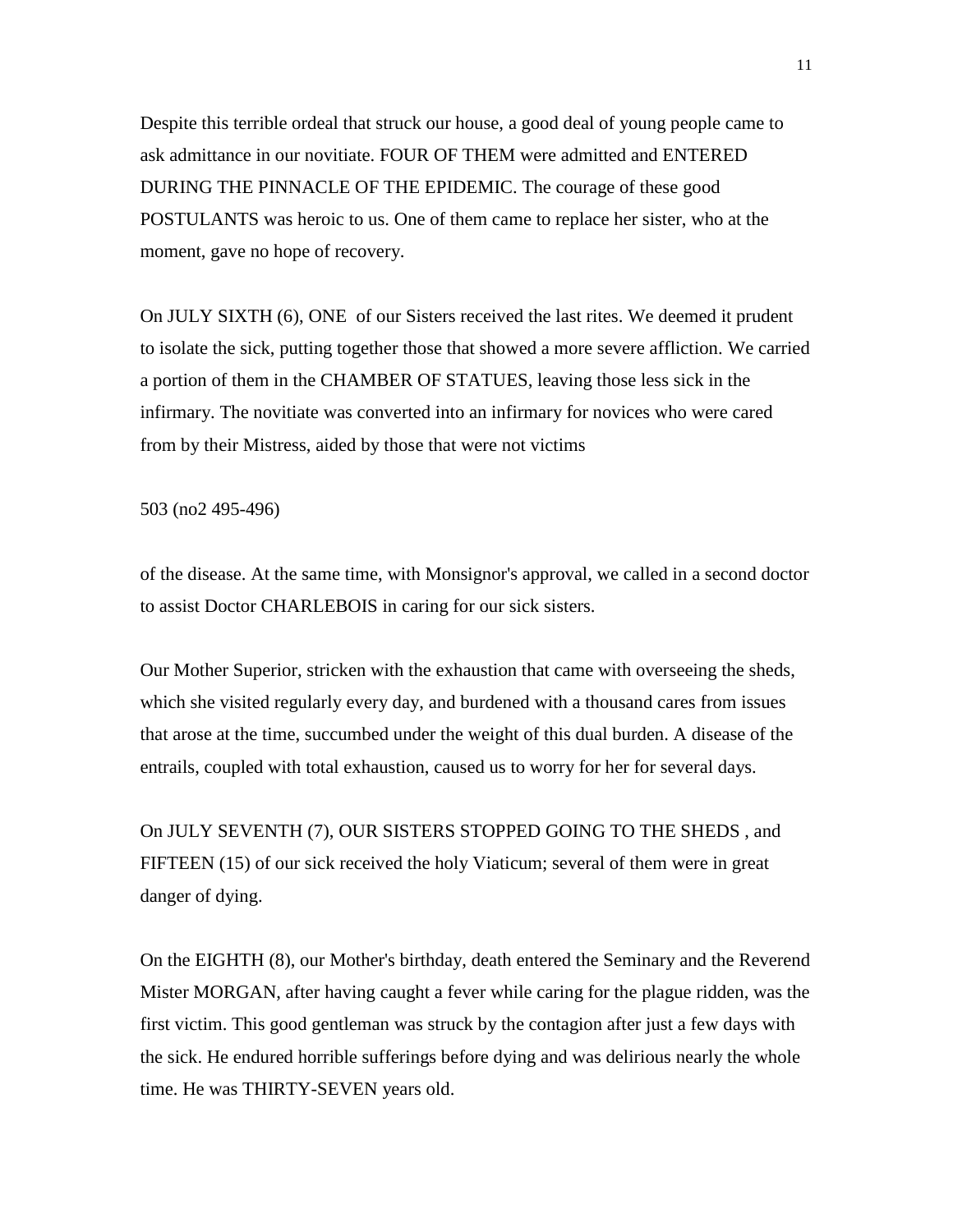On the 10th, at 9.30 in the evening, our good little sister ADELINE LIMOGES, after a few days of suffering, passed away amidst the most horrible pains. This dear Sister, having donned the saintly habit a mere two months earlier, had distinguished herself through great obedience. Of a merry and constant humour, she endeared herself to all of her companions through her sweet gaiety and her

## p.504 (no2 496-497)

considerate manner for all. When her Mistress announced to her that she had been designated to go care for the plague victims, her happiness was so great that she immediately went to Church to thank the good Lord. She was TWENTY years, ONE month and TWENTY-FOUR days old. She was buried the following day at one (1) in the afternoon. Her LIBERA was sung by eulogists.

On JULY ELEVENTH (11), our Mother gathered the Sisters in the Sisterhood after dinner, to propose that we all do a novena at NOTRE DAME de BON SECOURS Church... Two Sisters would go to attend Mass on behalf of the Sisterhood every day. Moreover, our Mother suggested we give this Church a STATUE of the Virgin Mary, made by our sisters. This novena was made in the hope of STOPPING this scourge. The proposal was accepted with joy by all the Sisters. It was not possible to have mass at Bonsecours; Monsignor, upon approving the novena, told our Mother that mass would be held in our Church and that candles would be lit at Notre-Dame de Bonsecours; and that once the disease had been stopped, we would all go on a pilgrimage to this Church where he would say Holy Mass himself ... With the same intention, we kept candles lit in front of the Virgin Mary's altar, in our chapel.

The same day (11), bore witness to the TRAGIC DEATH of the priest M. J.-B.S. GOTTOFREY, p.s.s. He departed at HALF PAST SIX in the evening, after having confessed himself to a postulant that did not speak French. He appeared merrier than usual; a few of our sisters came to see him, he told them with his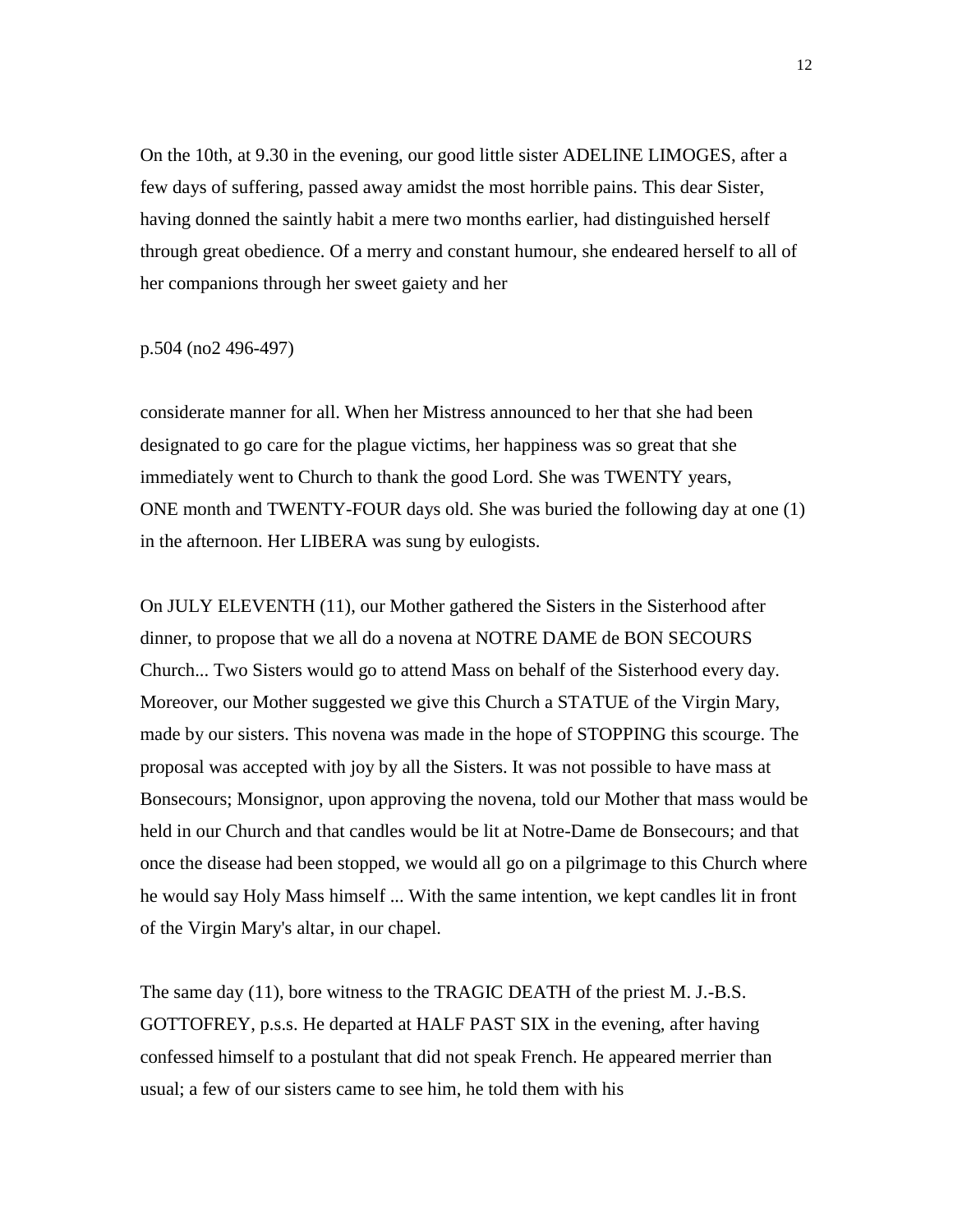natural vivacity: "Courage, my dear Sisters, our sufferings are short-lived, but our reward is eternal." Saying good night to our Mother, he told her: "Take care not to kill yourself!", meaning not to exhaust herself caring for the sick. This dear gentleman was unaware of the accident that was to befall him AN HOUR AND A HALF LATER. He left to go visit a few sick people that called for him and, having gone to the Church of NOTRE-DAME de BONSECOURS to get the Holy Viaticum, he went up on the side of the Sacristy, which was on the third floor, wanting to go out on a balcony where we would often go, but that had been demolished in order to construct other buildings. He firmly opened this poor door that, foolishly, had had not been nailed shut, and fell to the pavement on pieces of stone that were to be used for the buildings. His body was taken to the HOUSE OF THE VERGER and later to the HOTEL-DIEU. He was buried on the 12th.

On the TWELFTH (12), we began the novena at SAINT ROCH. The statue of this saint had been placed on the altar of the chapel of the Virgin Mary. At ONE in the afternoon, we went to the Church, in the same order as for the MISERERE, low habits. The poor and the children attended with us.

On the THIRTEENTH (13) after a few days of horrible suffering due to the epidemic disease that he had caught caring for the plague victims, died M. REMI CAROF, a priest at the Seminary. His limitless devotion and charity with which he helped the sick were truly moving. On more than one occasion we had seen him lie down between two dying individuals, to hear their confession; since, as we have previously said, they were lying TWO or THREE per bed, and these cots were so close to one another that one could not pass between them. It is important to note that an insufferable odour emanated from the sick, that they were covered in vermin, and surrounded by the most repugnant dirtiness. In this shameful position, we saw him take in the confession of a dying woman, hold in his arms the small child that was preventing her from confessing. Other times, he would himself go get stacks of hay so that the sick who were lying naked on the floor could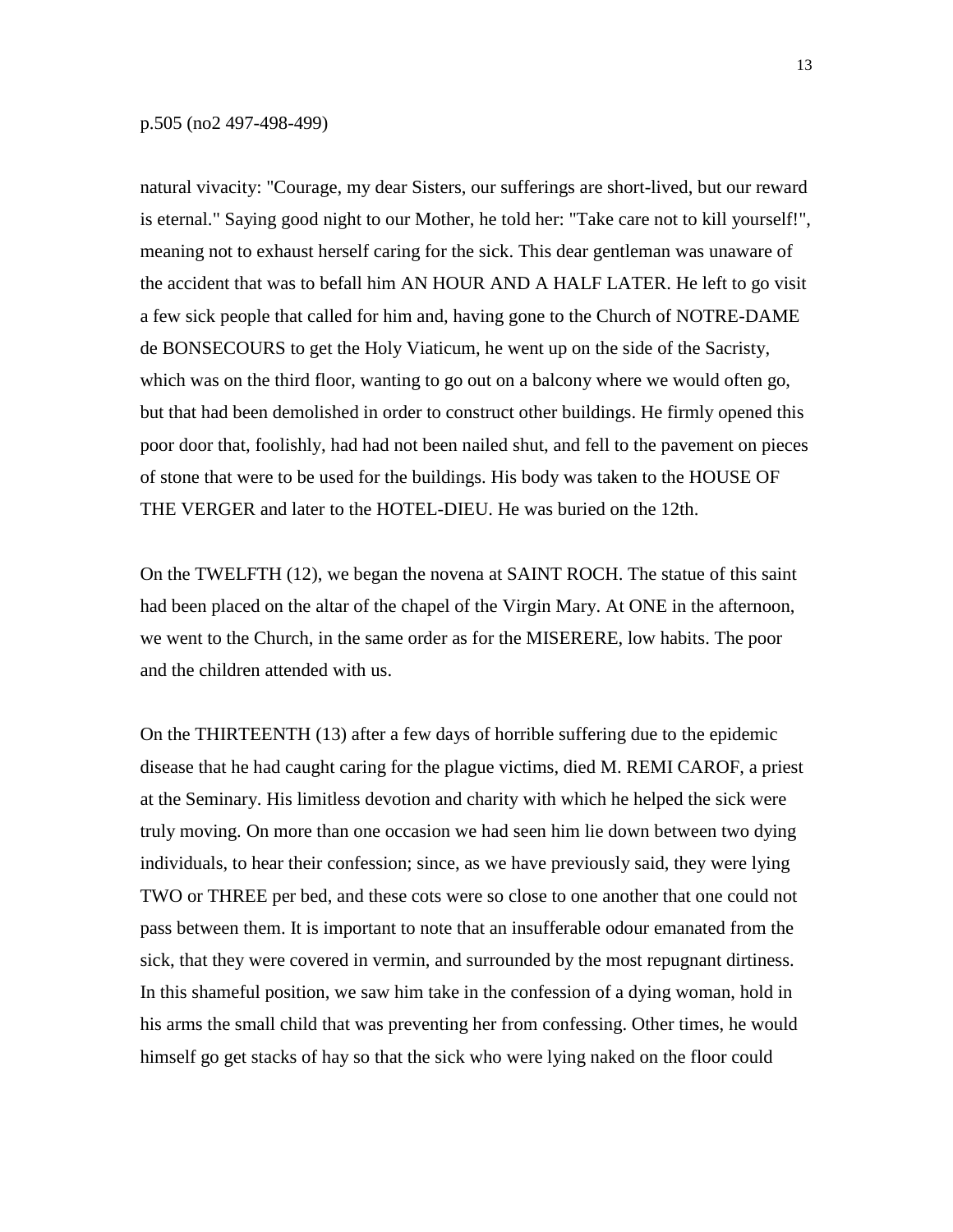climb onto them. Finally, this priest would stop at nothing to contribute to the salvation of their souls and the relief of their body.

During this time, we noticed, with a singular edification, the sweet joy that accompanied all of his gestures. Every time we would meet him, he would always have a few encouraging remarks to address us. This dear Gentleman, whose memory is dear to us, was but THIRTY (30) YEARS and three months old.

On the FOURTEENTH (14), our good Sister ANGELIQUE CHEVREFILS, known as Sister PRIMEAU, having donned the habit only EIGHTEEN DAYS prior, died at FIVE in the evening. She experienced the joy of pronouncing her vows before dying, being sane of mind. Sister MATHILDE DENIS (SAINT JOSEPH) who was, at the same time, in mortal danger, also pronounced her vows conditionally. Our good Sister PRIMEAU was a promising candidate, she displayed great punctuality in all little observances, was

p. 507 (no2 501-502)

thoughtful of her companions, she was always willing to do what disgusted others. The good Lord contented himself with the willingness she had shown while caring for the sick, since she caught the contagious disease as soon as she began to do so, and endured it with admirable patience and resignation. She was buried the next morning. One of her sisters who was a teacher, was also victim of th scourge at the time; we kept the news of her sister's death hidden and she learned of it only after her recovery.

It is difficult to have an idea of the pitiable state of the house during the epidemic. The regular spots were deserted, or rather nonexistent, since we had put up beds in the communal room. However, our elder, Sister HARDY, who was a stickler for rules, was always punctual in ringing the exercises, and those that could afford to leave the care of the sick at that time would not miss them; sometimes there would be only THREE or FOUR attending, sometimes only TWO. The service of the poor in the rooms was interrupted for almost the entire duration of the epidemic. However, the Hospitaller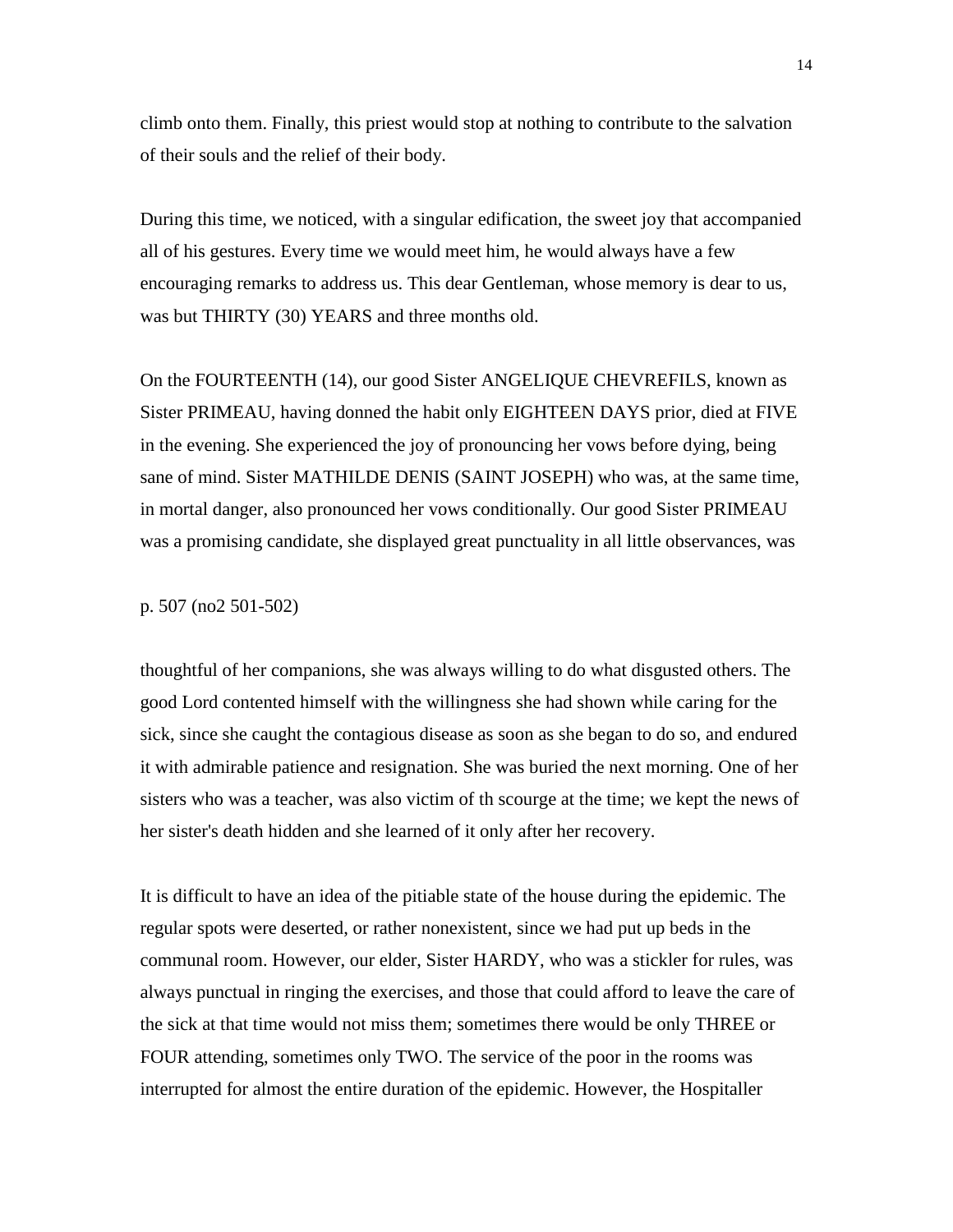Sisters constantly kept their offices, or if they came to miss them, were replaced by others. As we have said before, everyone fled the house; with the exception of Monsignor of Montreal, M. the Superior of the Seminary, and our good father Larré who would sometimes come up to three times in a day. We will never forget the paternal care

### p.508 (no2 502-503)

that Monsignor deigned grant us in those difficult circumstances. Every time his eminence would enter the house, it's as if he would bring us life. One of our Sisters that had been on the brink of the tomb, had begun her recovery but had yet to recover her senses; this poor Sister pursued Monsignor and implored him to cure her. "If you would wish it so, Monsignor, she would tell him with an air that clearly showed she was still under the delirium's influence, if you wish it so, you could cure me." This good Father could help but laugh.

Every one so abhorred our house that we had trouble finding someone to come and wash the clothes of the sick; even our hired help abandoned us and, a poor young gentleman that we had taken in was the only person willing to nail the coffins of our Sisters. We had taken the care of filling the coffins with lime and, as soon as the body of a Sister had been removed, we would cleanse the apartment where she had died immediately.

On JULY FIFTEENTH (15), died the good M. Pierre Richards. P.S.S. whose conduct at the SHEDS seemed to us more angelic than human. The Lord only knows all the acts of charity that this saintly Priest did for the plague victims during his laborious ministry at the SHEDS.

He always seemed preoccupied with the elements of eternity, and on every occasion, his words would support this interest. One day, we pointed out to him that his cassock was filled with vermin, he gently replied: "that is nothing, leave them, soon they will be jewels."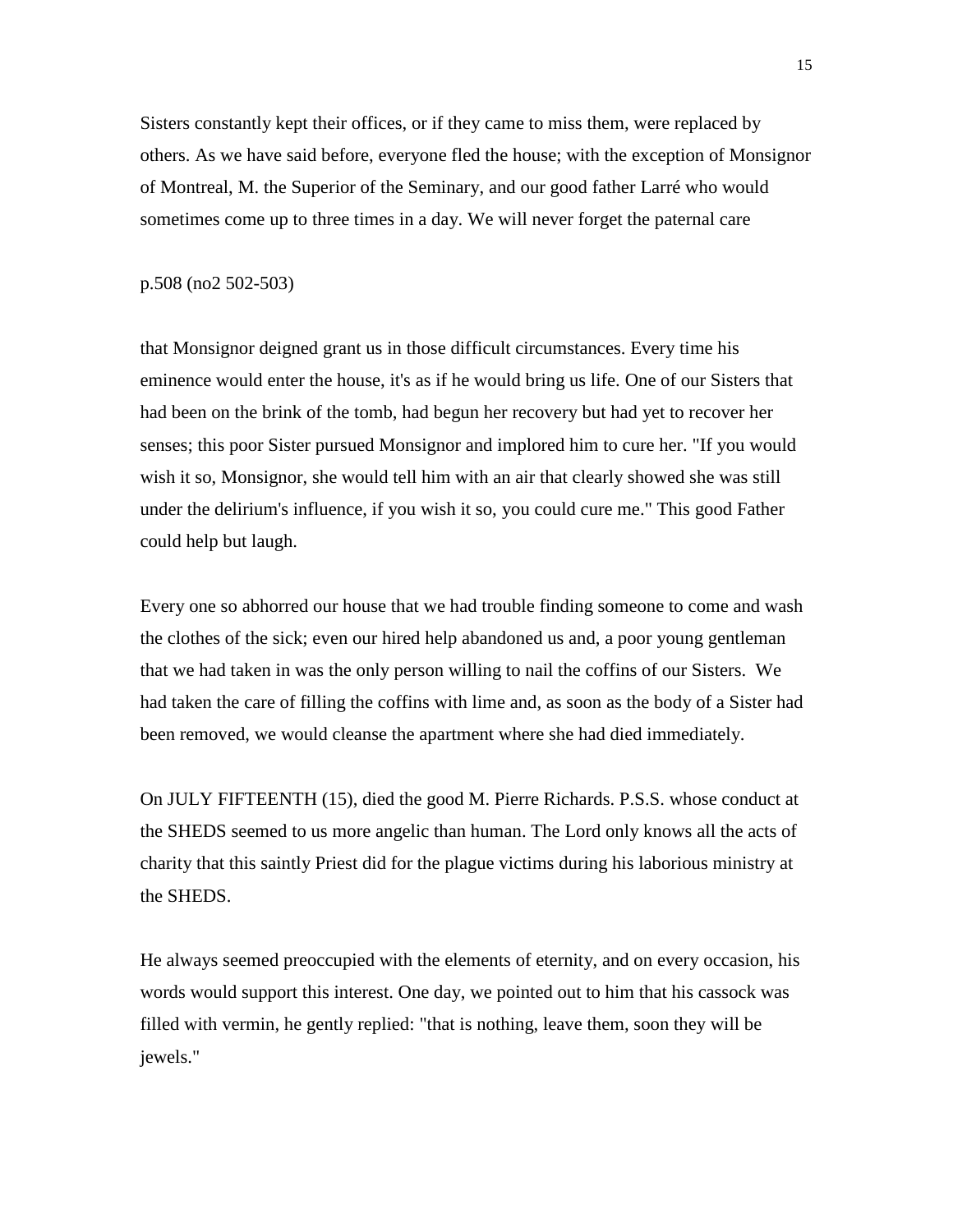The last day we saw him at the sheds, we noticed he was more pensive and slightly more exhausted, the disease beginning to take a hold of him; one of our sisters came near the window where he standing, contemplating a heap of COFFINS which were piled up in the yard. She asked him if he was sick. After answering that he was not well, he said to her: "do you think our coffins are already made?" She answered him with an air of certainty: "They are yet to be made, but it is certain that their planks have already been sawed." She then told him that a great number of Sisters were victims of the contagion. "That is good, he continued, they will go to heaven, and I hope I will not delay in joining them..." A few days later, this dear Gentleman, along with Sister Ste Croix with whom he also spent time, were among the dead...

M. PIERRE RICHARD and SR STE CROIX, we recall, greeted each other with these words: "Is today the day where we'll meet the Eternal father?"

SISTER REID'S REFLEXIONS.-"Seeing the Sisters go by each morning on their way to the sheds, the people were enthusiastic. Miss E. KOLYMER, a young protestant, was determined to embrace Catholicism and to enter our noviciate. The Typhus era was the starting point of the development of our religious family and of our undertakings; in sacrifice as well as in fecundity..." The Sisterhood was composed of THIRTY-EIGHT (38) Sisters, when my Sister REID entered, on November 8th, 1845.

The next day, July 16th, our good sister JANE COLLINS, a novice for THREE months and EIGHTEEN (18) days, succumbed to the pestiferous disease following the cruelest of sufferance, accompanied

p.510 (no2 505-506)

by a near-continuous delirium. This dear Sister had laboured tremendously while caring for the sick. Her main task was to exhort them and prepare for their imminent deaths.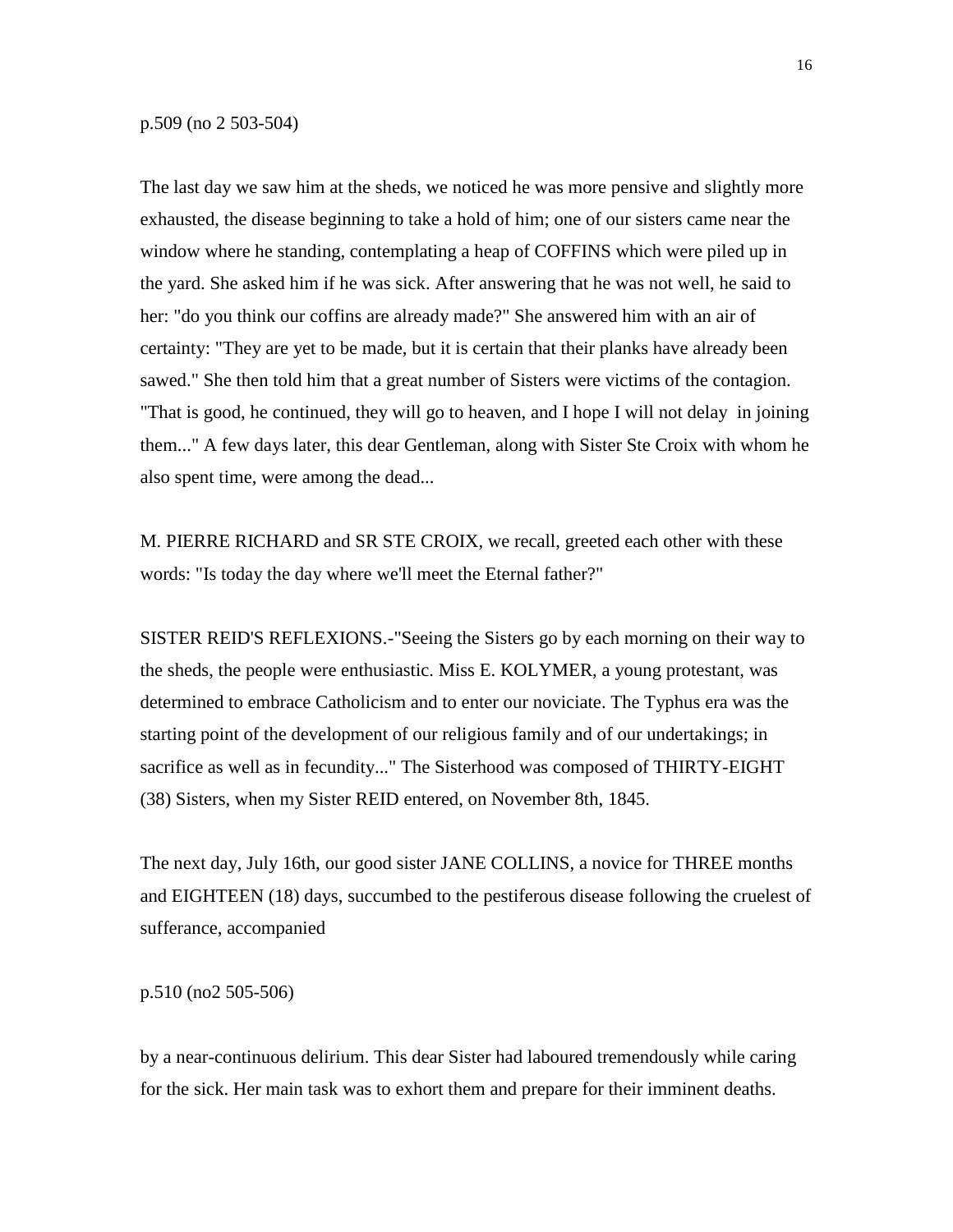When she would see them with Protestant ministers that had entered our hospitals, she would not let them out of her sight even for an instant, for fear that they would attempt to pervert these poor unfortunate; and on more than one occasion, she had to fight off these ministers of error; but through the wisdom of her reasoning, would always manage to confound them. She was TWENTY (20) years, NINE (9) months and EIGHTEEN days old. She was buried the next day, at half past SEVEN (7) in the morning.

On the TWENTY-FIRST (21) our dear Sister MARIE-ROSALIE BARBEAU, known as SR MARIE, died at midnight and was buried the next day at FIVE (5) in the evening.

According to the doctor, to stop the disease's progress (contagion), it was decided that those in recovery needed fresh air and a change of locale. The idea was to find a house in a convenient location, after several days of fruitless search, our fathers at the Seminary offered their house at the GREGORY FARM, situated in a very beautiful location, and in proximity to the town, with all the desirable advantages: ISOLATION, FRESH AIR, EASY AND SPACIOUS LODGING; nothing was lacking of all that could make the stay suitable for the sick. Our good Sisters of the Congregation were thinking of offering us their house in Ile Saint-Paul. Their hired help, upon hearing

# p.511 (No 2 507)

that our sick would be transported to the island, all wanted to leave, fearing they would contract the sickness. Our good Sisters of the Congregation were disposed to lose the entire harvest for the year; they brought it up with Monsignor who refused to have them expose themselves to such a considerable loss.

After a few difficulties, Monsignor allowed the Sisterhood to transport our recovering SISTERS to the GREGORY farm (or ST GABRIEL). The sisters of the Congregation took upon themselves to clean the house and even the furniture. They set up EIGHTEEN or TWENTY good beds, and got the house ready to welcome our Sisters. Monsignor allowed us to have a chapel in the house and to hold the Holy Sacrament. These dear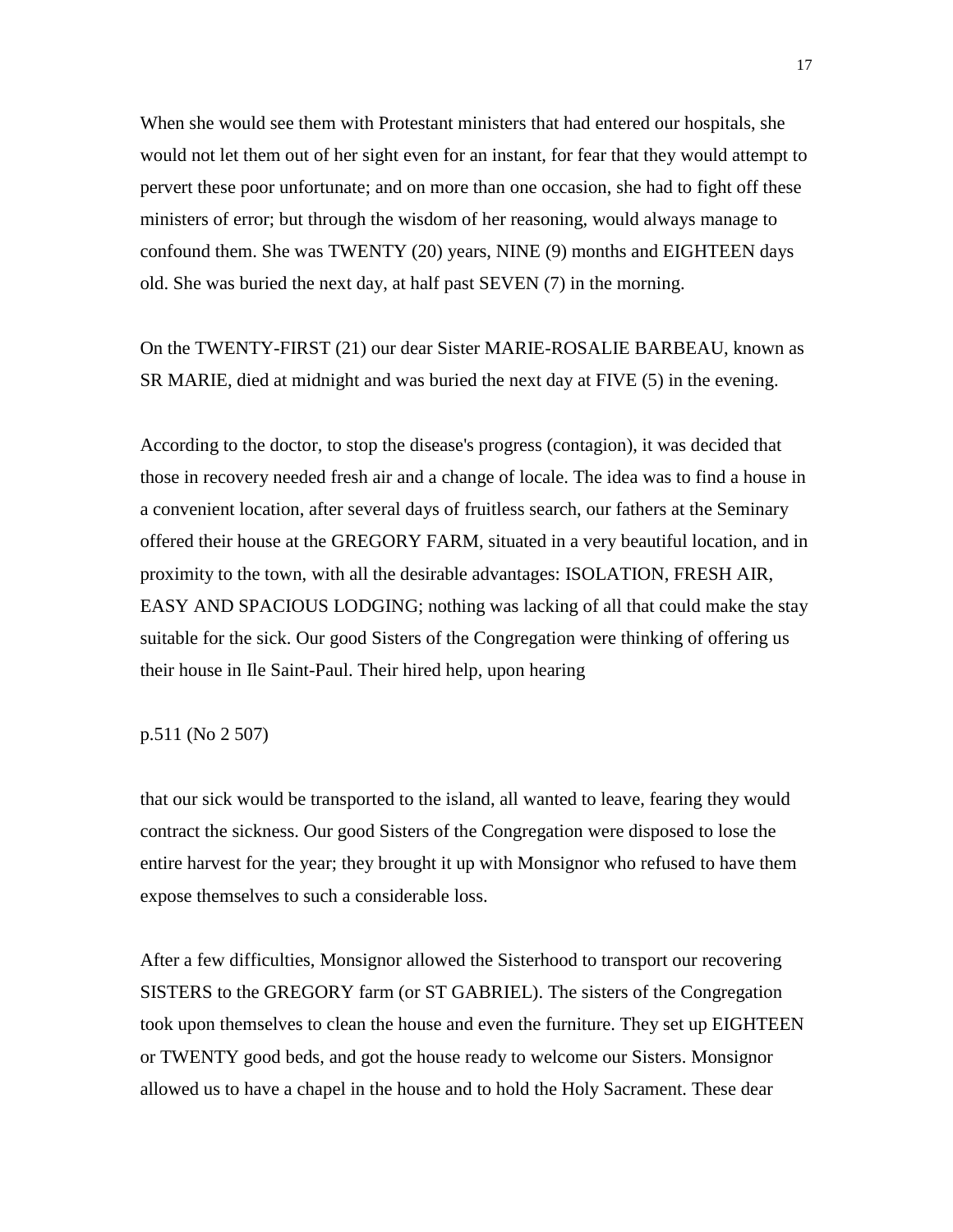Sisters, whose devotion we will never forget, paid for everything, and all was set up perfectly.

On the TWENTY-THIRD (23), at SIX IN THE EVENING, our good sister ALODIE BRUYIERE, a postulant for EIGHT months and EIGHT days, passed away at the age of TWENTY (20) years, ELEVEN months and FIVE days, after THREE weeks of sickness, Typhus contracted at the sheds, which presented all of the most serious symptoms. Before dying, her entire body was but a wound which produced an insufferable infection. She was a good person who would have made a saintly nun. She only appeared at the sheds, where she has been sent to care for the sick and subsequently contracted the disease.

The same day, a victim of his devotion for the sick, died the venerable M. Jean Richards (M. JACKSON-JOHN RICHARDS, P. S. S.).

p.512 (no2 507-508)

A few days before his death, TWO of our Sisters went to see him at the Hotel-Dieu where he was sick. This good father insistently recommends to them the care of poor little children, for which he had taken great pains... "Do not lose sight of them," he said to them, "for Protestants will seize them."

To properly praise this venerable priest is beyond all expression. The wisdom of his advice and the caution he exercised in his proceedings rendered him singularly respected by employees of the government who went to him with all their difficulties. So, the slightest of his desire was for them an order. As soon as the venerable Mr Richards had pronounced himself, regardless of any divergence of opinion, all yielded to his word. One day this good father sent to the Mayor a request to receive an order of hay for a shelter which lacked some. The Mayor responded to the request: "An order of hay for the reverend Father Richards. Ah! Had I an order of gold to send him." A few days later,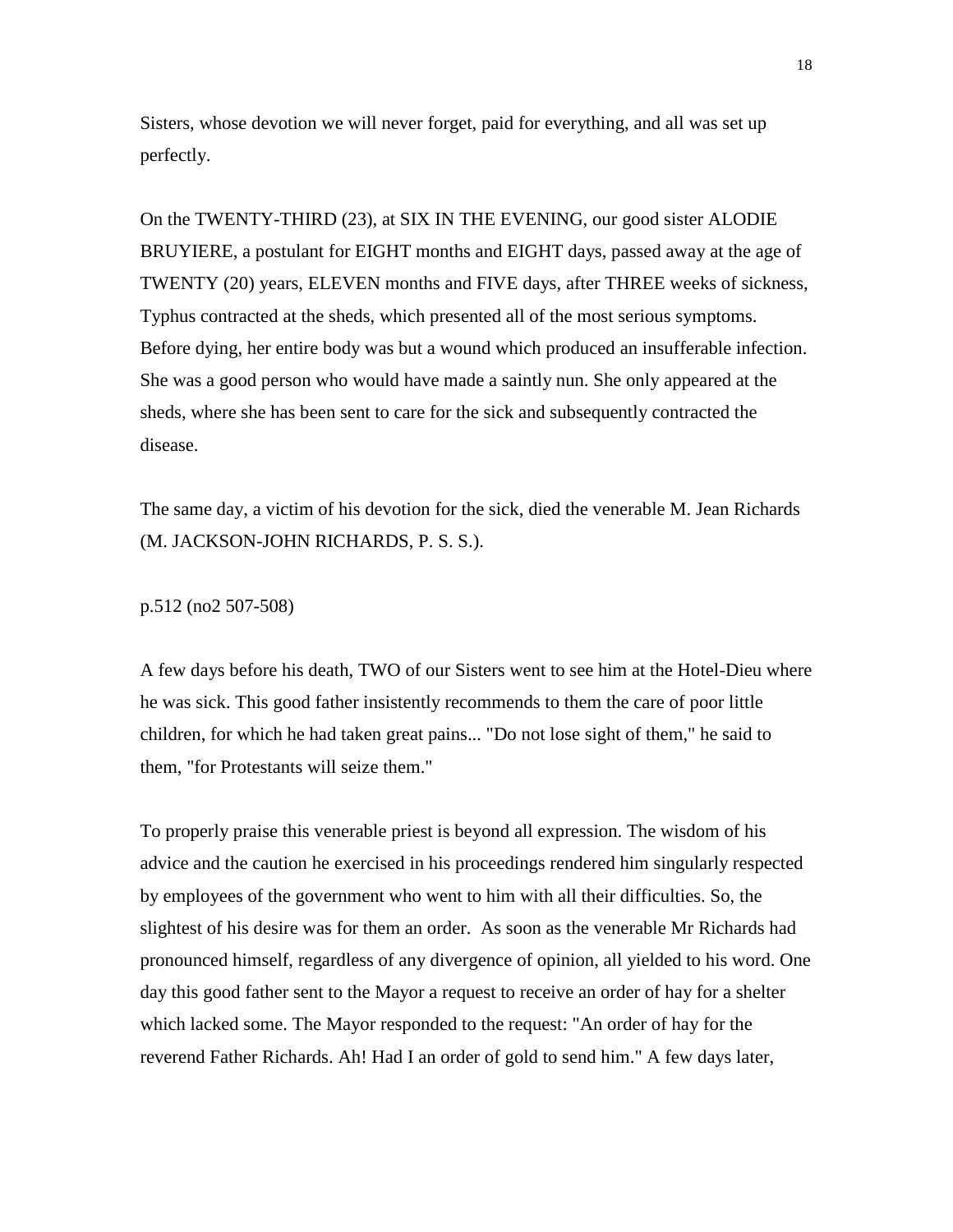both had gone where gold and hay are of equal worth since the Mayor was struck by the contagious disease and soon followed Mr. Richards into the grave.

On July 26th, THRITEEN (13) of our recovering Sisters were transported to the GREGORY house (ST GABRIEL FARM). My sister MALLET, an assistant, accompanied them there.

On JULY 27, our Father LARRE went to hear their confessions and blessed the house. On the TWENTY-EIGTH (28), M. CONNOLLY went to perform holy mass, and gave them communion. After mass, he blessed them with the HOLY ciborium and the holy sacrament remained in the tabernacle. Therefore, our sister has the joy of keeping the good Lord in the house the whole time they occupied it, which was until September ELEVEN (11).

p.513 (no2 590-510)

On the TWENTY-SIX (26) we began a novena to Saint Joseph. HIS statue had been exposed and was covered with flowers, and we kept THREE CANDLES burning continuously before it (exposed in the Church). During the novena, the priest, after holy mass would recite litanies of Saint JOSEPH; and after the rosary, we would recite the LITANIES OF SAINTE ANNE.

On July 31, DEATH of our dear Sister Sainte Croix.[25] AUGUTS 4TH, death of our dear sister NOBLESS.

On August ninth (9), we began sending to Châteaugay the sisters that were strong enough to get there: SEVEN (7) left GREGORY house. With the authorisation of Mgr BOURGET, the priest of Châteaugay left the holy sacrament in our chapel, and was kind enough to perform holy mass there from time to time. The holy sacrament remained there as long as our recovering Sisters did.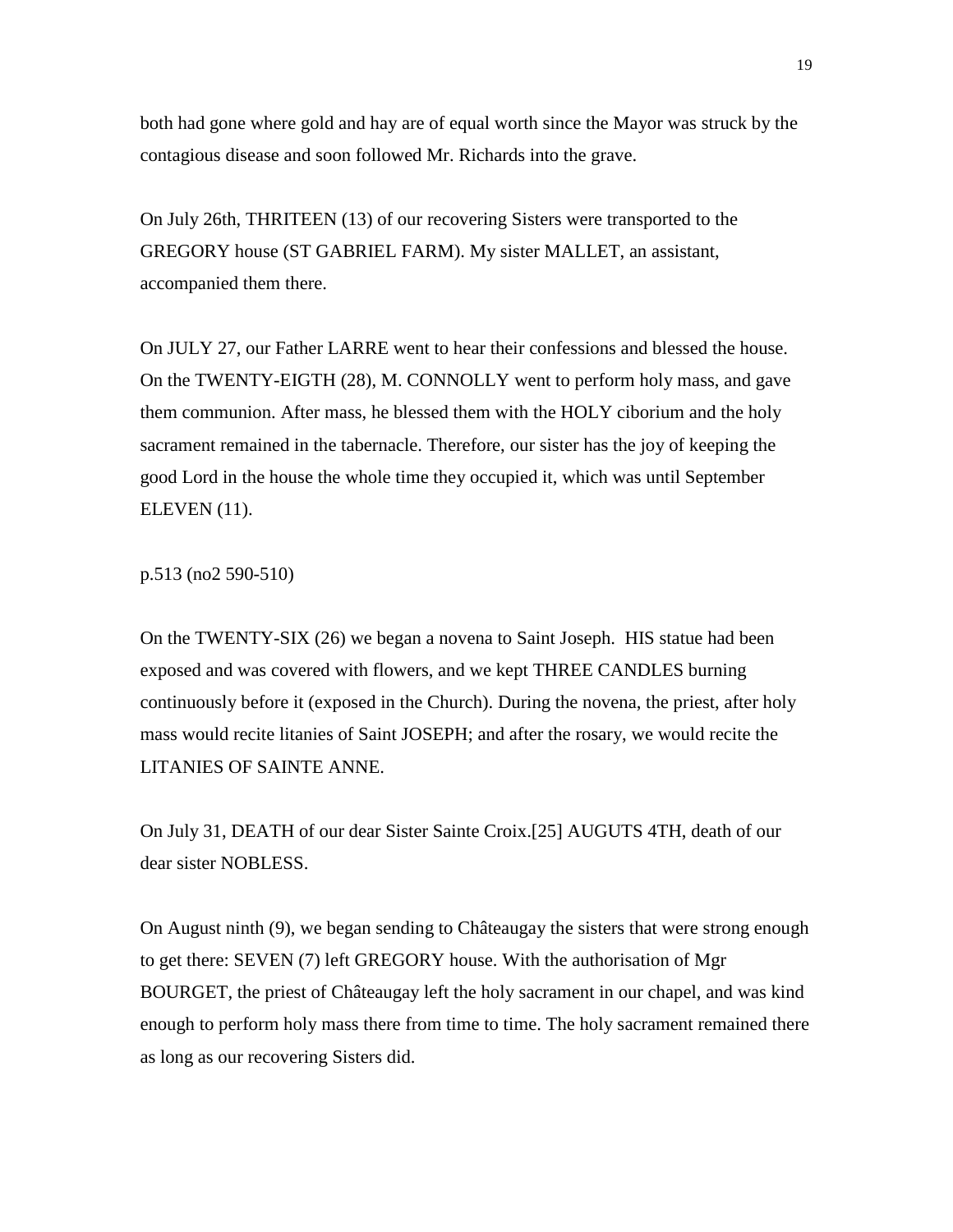On August TWELFTH (12), we began celebrating the services of the late sisters and they were successively sung by eulogists from the parish.

September 13.- Finally, on September 13, all of our Sisters having come back from the countryside, we began the service of the poor in the rooms once again, which had been suspended since the beginning of June.

On the eve of that day, a few of our Sisters went to our house in Pointe Saint-Charles, to help dressing an altar in the refectory, which was going to serve as a chapel for the employees at the sheds, who would come in to hear the holy mass.

p. 514 (no2 510-511)

On September 14th, we celebrated the holiday of the Exaltation of the Holy Cross with much solemnity.

On September 16th, we began a novena to the Virgin Mary, so that the entire house could be under her protection. This novena took place in every room.

On September 19th, a Sunday, the entire Sisterhood being reunited after the MISERERE, our Mother began singing the TE DEUM, to thank the good Lord for the cessation of the disease.

During this time, though with much less intensity, the disease raged on at the SHEDS, and the good Sisters of PROVIDENCE also began to succumb from exhaustion. Consequently, when the Sisterhood has just started getting over the terrible crisis it had just faced, Mgr BOURGET came to ask us if we would return to the SHEDS. His request was met with eagerness, and on Sunday September 26th, FOUR of our dear Sisters went onto the battlefield once again; they are Sisters DESCHAMPS and BLONDIN; and Sisters DALPEE and MONTGOLFIER novices ...